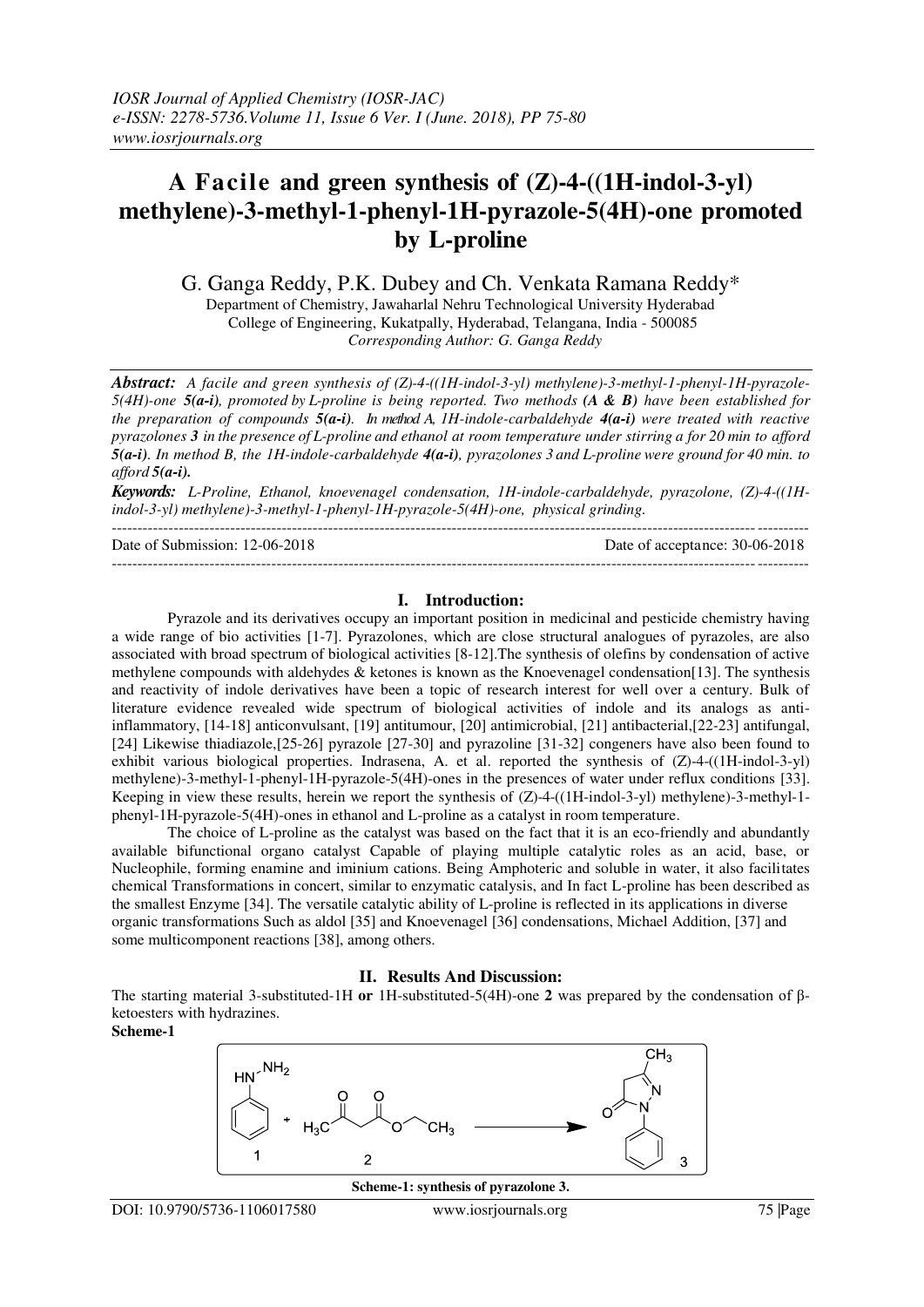



 **Scheme-2: synthesis of compound 5(a-i).** 

Treatment of **4a** (i.e.**4**, R= H, NO2, Br) with **3** in ethanol was chosen as a model. For this purpose, representative reactions involving treatment of **4a** (1mmol) with **3** (1mmol) were carried out in the presence of various catalysts in different solvents at room temperature (Scheme 2). Details of these studies are presented in TABLE 1.

| TABLE 1: Condensation of 4a (1mmol), with 3(1mmol), in the presence of various catalysts in different |  |
|-------------------------------------------------------------------------------------------------------|--|
| green and non green solvents at room RT                                                               |  |

| S.No.          | catalyst                        | solvent         | Time (min.) | Yields $(\%)$ |
|----------------|---------------------------------|-----------------|-------------|---------------|
| 1              | piperdine                       | Ethanol         | 80          | 60            |
| $\overline{c}$ | pyridine                        | Ethanol         | 70          | 67            |
| 3              | Na <sub>2</sub> CO <sub>3</sub> | Ethanol         | 120         | 50            |
| $\overline{4}$ | Et <sub>3</sub> N               | Ethanol         | 90          | 60            |
| 5              | $K_2CO_3$                       | Ethanol         | 65          | 50            |
| 6              | L-Proline                       | acetonitrile    | 70          | 60            |
| 7              | L-Proline                       | <b>Ethanol</b>  | 20          | 92            |
| 8              | L-Proline                       | Water           | 55          | 45            |
| 9              | L-Proline                       | Benzene         | 40          | Nil           |
| 10             | L-Proline                       | Chloroform      | 180         | 55            |
| 11             | L-Proline                       | Toulene         | 150         | 65            |
| 12             | L-Proline                       | Tetrahydrofuran | 130         | Nil           |

As it is clear from TABLE 1, the best results were obtained in the presence of L-proline in ethanol as solvent. The use of various organic solvents had no noticeable effect on the efficiency of the reaction. Probably the low yields obtained in organic non polar solvents are due to a low solubility of L-proline in these solvents. Finally, a study was done to determine the effect optimal amount of L-proline. Various trial reactions were preformedwith10, 20, 30, 40, 50 mol% L-proline and also without the catalyst. Among them, 40mol%of Lproline provided the best results for the formation of Product at room temperature (TABLE- 2). Note that, increasing the amount of catalyst did not result in an increased yield of product and or decreased reaction time (entry 6 TABLE 2), also observed that, in the absence of L-proline, no product was detected even for a long time (entry-1TABLE 2).

**TABLE-2: Effect of catalyst amount on the synthesis of 4a** 

| <b>Entry</b> | solvent      | <b>Amount of catalyst</b> | <b>Time</b> | <b>Yields</b> |
|--------------|--------------|---------------------------|-------------|---------------|
|              |              | (mol $\%$ )               | (Min)       | $(\%)$        |
|              | Ethanol      |                           | 180         | <b>NR</b>     |
|              | Ethanol      | 10                        | 35          | 72            |
|              | Ethanol      | 20                        | 32          | 75            |
|              | Ethanol      | 30                        | 28          | 80            |
|              | Ethanol      | 40                        | 20          | 92            |
|              | Ethanol      | 50                        | 20          | 88            |
|              | Solvent-free | 40                        | 35          | 90            |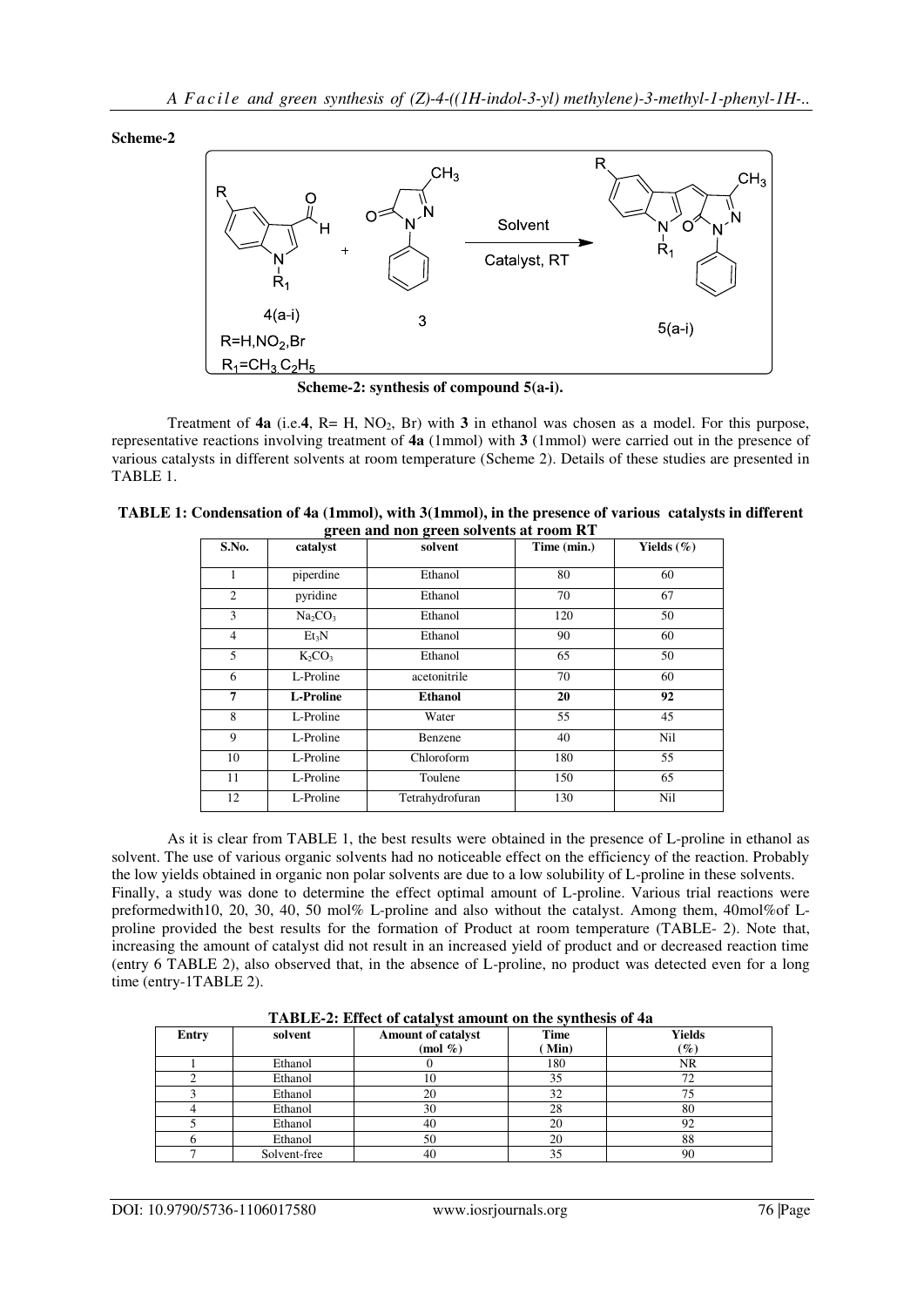| S.No.         |                                      | Time (min) |          | Yield $(\% )$     |          |                                                               |
|---------------|--------------------------------------|------------|----------|-------------------|----------|---------------------------------------------------------------|
|               | Products                             | Method-A   | Method-B | Method-A          | Method-B | M.P. (°C)                                                     |
| 5a            | =N<br>Ĥ                              | $20\,$     | $35\,$   | $\ensuremath{92}$ | $90\,$   | $\frac{238-240^0C{(lit)}^{33}}{236-238^0C}$                   |
| ${\bf 5b}$    | $=$ N<br>$O_2N$<br>O<br>Ĥ            | $25\,$     | $32\,$   | 86                | $82\,$   | $>250^0C(lit)^{33}$<br>$>250^0C$                              |
| 5c            | $=$ N<br>Br<br>O                     | $28\,$     | $38\,$   | $88\,$            | 82       | >250 <sup>0</sup> C(lit) <sup>33</sup><br>>250 <sup>0</sup> C |
| ${\bf 5d}$    | ٠N<br>CH <sub>3</sub>                | 24         | 36       | $78\,$            | $76\,$   | $238^0C(lit)^{33}$<br>$240 - 242$ <sup>o</sup> C              |
| $5\mathrm{e}$ | ۰N<br>$\frac{11}{10}$<br>$C_2H_5$    | $28\,$     | $32\,$   | $82\,$            | $80\,$   | $130^0C(lit)^{33}$<br>$127 - 129$ <sup>o</sup> C              |
| ${\bf 5f}$    | $=$ N<br>Br-<br>O<br>CH <sub>3</sub> | $22\,$     | $34\,$   | 85                | 83       | $\frac{200\text{-}202^0C{(lit)^{33}}}{196\text{-}198^0C}$     |

**TABLE-3: synthesis of various derivatives of of (Z)-4-((1H-indol-3-yl) methylene)-3 methyl-1-phenyl-1H-pyrazole-5(4H)-one:**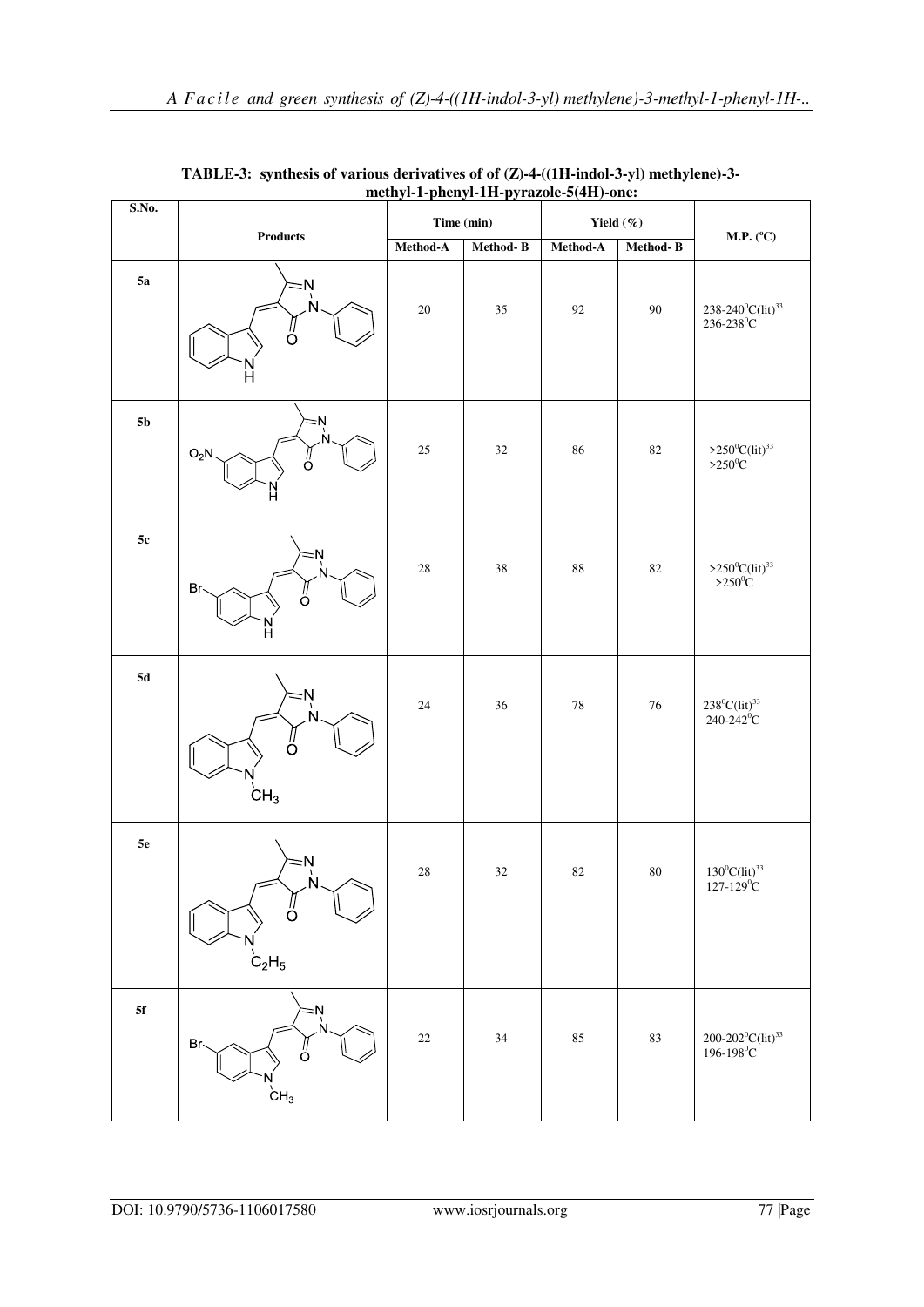| $5\mathrm{g}$ | $=$ N<br>N<br>Br.<br>ö<br>$C_2H_5$                                          | 25     | 33     | $88\,$ | 86       | $\frac{196 \text{-} 198^0 \text{C (lit)}^{33}}{200 \text{-} 202^0 \text{C}}$ |
|---------------|-----------------------------------------------------------------------------|--------|--------|--------|----------|------------------------------------------------------------------------------|
| $5\mathrm{h}$ | $\equiv$ N<br>Ń<br>$O_2N$ .<br>ő<br>N<br>CH <sub>3</sub>                    | $25\,$ | 36     | $90\,$ | $\bf 88$ | $240^0C(lit)^{33}$<br>242-244 <sup>0</sup> C                                 |
| 5i            | $\equiv$ N<br>N<br>$O_2N$<br>ő<br>$N$ <sub>C<sub>2</sub>H<sub>5</sub></sub> | $23\,$ | $35\,$ | 79     | $77 \,$  | $>$ 250 <sup>0</sup> C(lit) <sup>33</sup><br>>250 <sup>0</sup> C             |



 **Scheme-3: plausible mechanism for the formation of 5 in the presence of L-Proline**

 In the mechanism shown in **Scheme-3**, L-proline abstracts the proton from pyrazolone (3), forming the carbanion of pyrazolone  $(3^l)$ , which then attacks the protonated indol-3-carboxaldehyde $(4^l)$  forming the corresponding intermediate  $(4^{11})$  which lose water molecule to form the product **5.** 

Alternatively, the condensation of **4** with **3** was also carried out under solvent-free conditions. Here **4**, **3** and Lproline 40mol%were ground together for 40min. in a porcela in mortar under solvent-free condition leading to a colored solid mass of the product **5** in 76-90%yield (TABLE 3) (Scheme-5). Probably, the low yields obtained in the solvent free conditions were due to the low interactions of L-proline with the starting materials.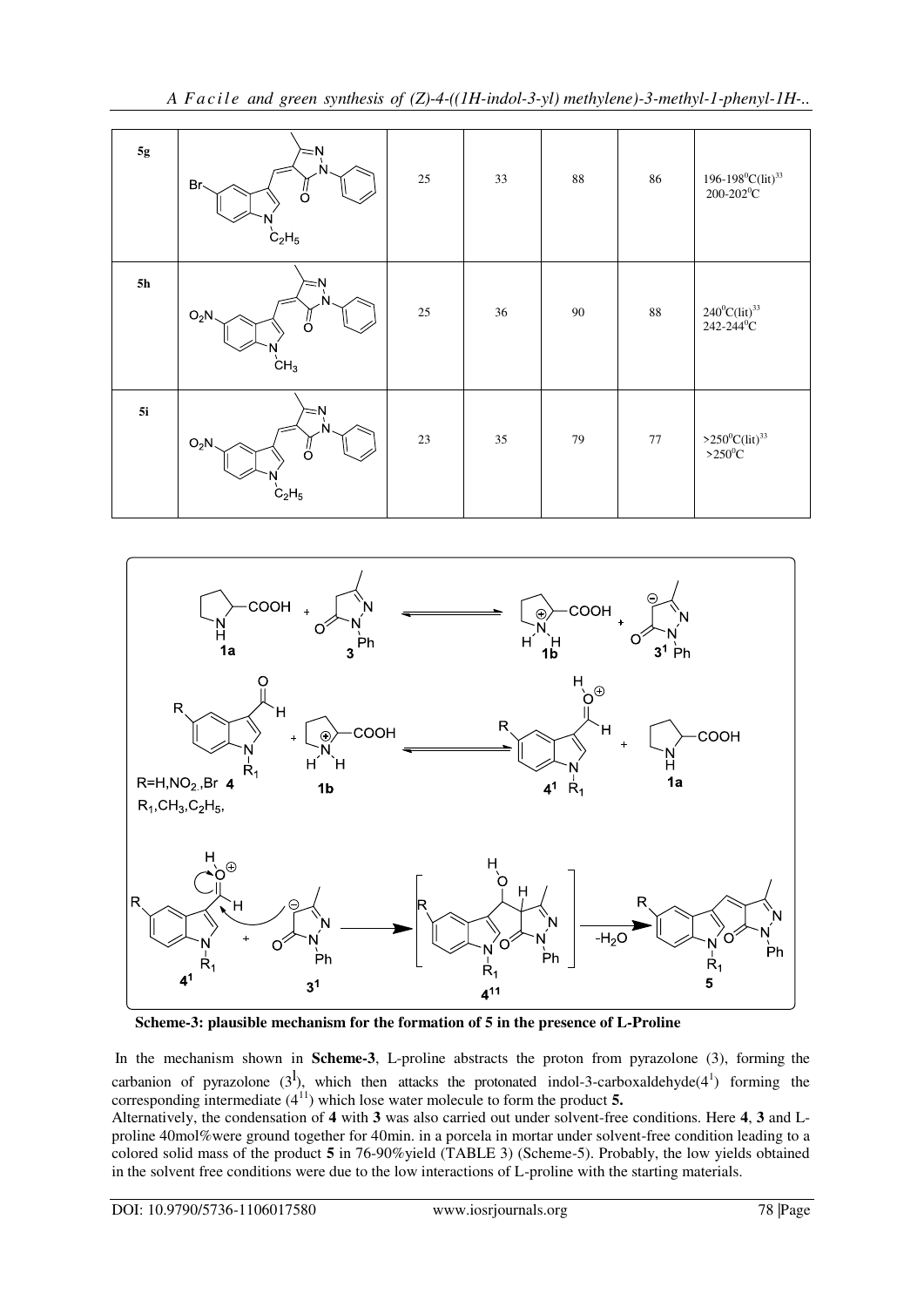**Scheme-4:** 



physical grinding 30-40 min

### **Experimental Section:**

All chemicals were purchased from Aldrich or fluka and used without further purification. Melting points are uncorrected and were determined in open capillary tubes in sulphuric acid bath. All reactions were monitored by Thin-layer chromatography (TLC). <sup>1</sup>HNMR and <sup>13</sup>CNMR spectra were recorded on a Bruker Avanc 400MHZ in DMSO-d<sub>6</sub> with TMS as an internal standard. Mass spectra were recorded on an agilent LC-MS instrument giving only  $M^+$  values in Q+1 mode.

### **Method A: General procedure for synthesis of 5(a-i)**

A mixture of **4(a-i)** (10m.mol), the pyrazolone **3** (10m.mol),L-proline (40mol.%) and ethanol (10ml)was stirred at room temperature for a specified period of time (TABLE-3).After completion (as shown by TLC checking) of reaction, the mixture was poured into ice cold water (30ml). The separated solid was filtered, washed with water (2x15ml) and dried to obtain a crude product **5(a-i)**. The later was recrystallized from a suitable solvent to afford pure **5(a-i)** 

### **Method B: under physical grinding method**

A mixture of appropriate **4(a-i)** (10m.mol), active methylene group containing pyrazolone **3**(10m.mol), L-Proline(40mol.%) was thoroughly ground with pestle in an open mortar at room temperature for 30-40 minutes while the reaction was monitored by TLC. The mixture was then treated with coldwater (10ml). The separated solid was filtered, washed with water (2x15ml) and dried to get a crude product **5(a-i)**. Then the crude was recrystallized from a suitable solvent to afford pure **5(a-i)**.

### **III. Conclusion:**

This procedure offers several advantages including increasing variation of product yields, mild reaction conditions, and operational simplicity, inexpensive and readily available catalyst all of which make it a useful and attractive strategy for the Knoevenagel condensation.

#### **Acknowledgements:**

 The authors are thankful to the authorities of Jawaharlal Nehru Technological University, Hyderabad, for providing laboratory facilities

### **References:**

- [1]. I.V.Magedov, M.Manpadi, S.Van slambrouck, W.F.A.Steelant, E.Rozhkova, N.M.Przheval.skii , S.Rogelj, Kornienko; J.Med.Chem., **50**, 5183 **(2007)**.
- [2]. G.C.Rovnyak, R.C.Millonig, J.Schwartz,V.Shu; J. Med.Chem., **25**, 1482 **(1982)**.
- [3]. E.Palaska, M.Aytemir, I.T.Uzbay, D.Erol; Eur. J. Med. Chem., **36**, 539 **(2001)**.
- [4]. A.Sener, R.Kasimogullari, M.K.Sener, I.Bildirici, Y.Akcamur; Heterocyclic.Chem., **39**, 869 **(2002)**.
- [5]. X.H.Liu, P.Cui, B.A.Song, P.S.Bhadury, H.L.Zhu, S.F.Wang; Bioorg. Med. Chem., **16**, 4075 **(2008)**.
- [6]. E.Akbas, I.Berber; Eur.J.Med.Chem., **40**, 401 **(2005)**.